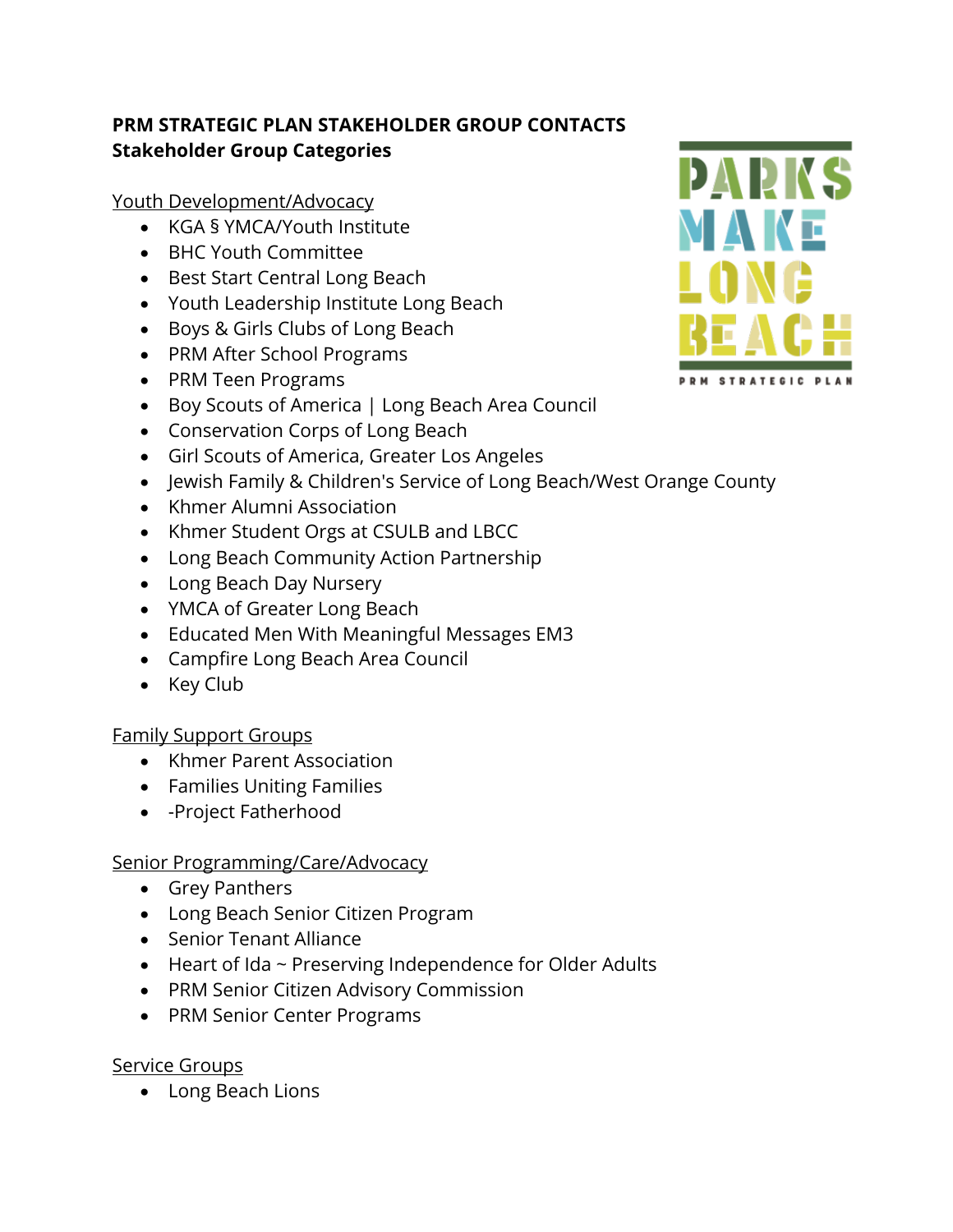- Kiwanis of Long Beach
- We Love Long Beach
- Long Beach Rotary
- Los Coyotes-Women's Social Club
- Assistance League of Long Beach
- Ronald McDonald House | Long Beach
- Rebuilding Together Long Beach
- Junior League of Long Beach
- The Nonprofit Partnership
- Honoring Our Fallen
- Long Beach Veterans Day Committee
- Long Beach Time Exchange
- Westside Project Area Council
- Assistance League Of Long Beach
- Urban Community Outreach
- Community Action Team

## Beach-Related Groups

- Long Beach Yacht Club
- Navy Yacht Club
- Alamitos Bay Yacht Club
- Kayaks
- Beach Ventures
- Boat Rental of America
- Bancap Marina Center
- Children's Maritime Foundation
- Captain Kirks
- Gondola Getaway
- Little Ships Fleet Yacht
- LA Maritime Institute
- Off the Hook Kiteboarding
- Pacific Coast Sailing Foundation
- SoCal Kitesurfing

## Arts & Culture Groups

- Go Fame Youth Theater Company
- Musical Theater West
- POW WOW
- Arts Council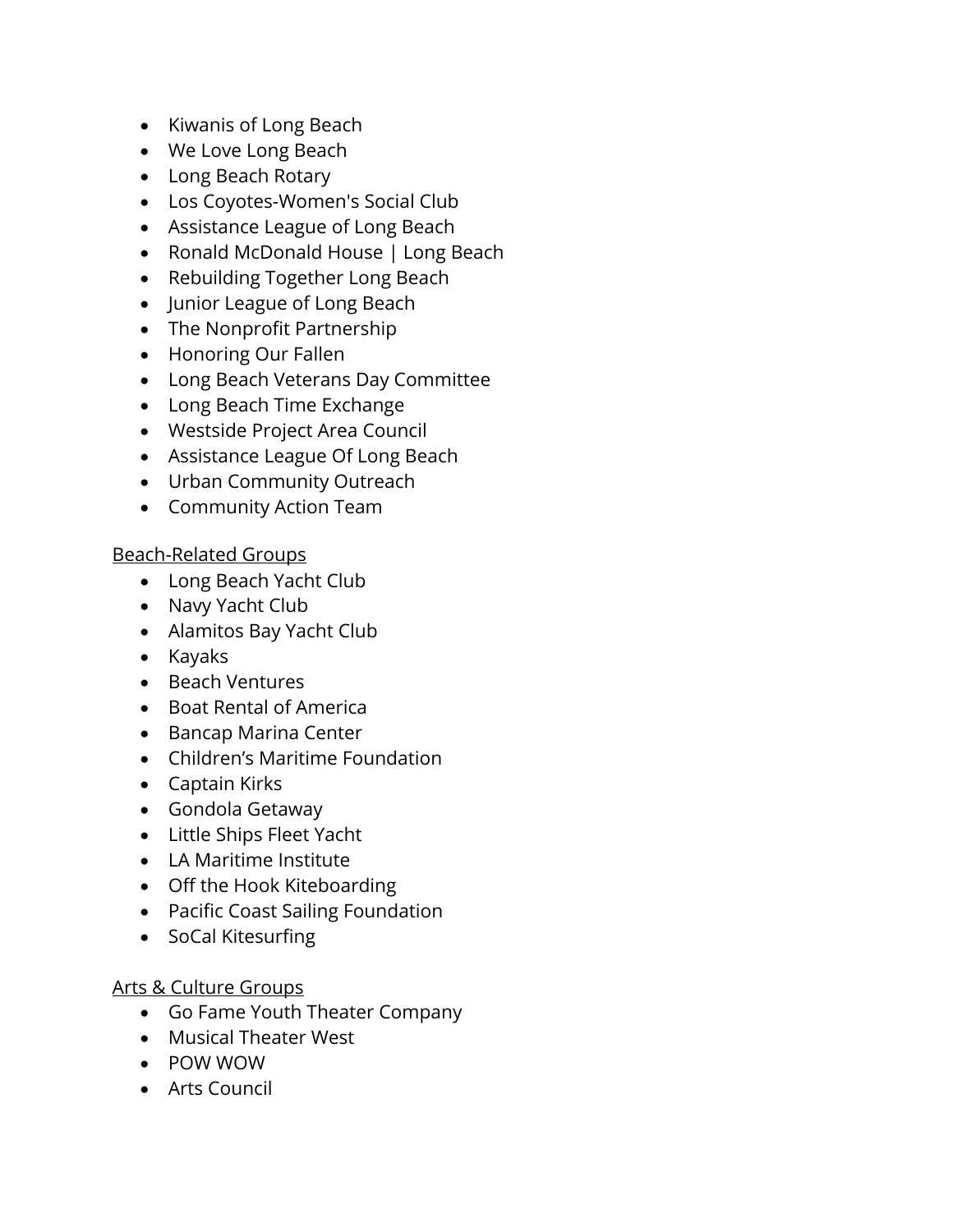- The Rock Club | Music Is The Remedy
- Khmer Arts Academy
- Color Corps
- Long Beach Community Ceramics
- Long Beach Museum of Art
- MOLAA
- PIEAM
- United Cambodian Community
- Long Beach Filipino Festival
- Cambodia Association of America
- Long Beach Section National Council Of Negro Women
- African American Cultural Center
- Latino Cultural Center of Long Beach

Health-Related Partners

- New Hope Grief Support Community
- Su Casa ~ Ending Domestic Violence
- Community Hospital Long Beach Foundation
- Walk Long Beach
- American Red Cross Greater Long Beach Chapter
- Disabled Resources Center of Long Beach
- Advocates For Disability Rights
- SCAN
- St. Luke's Teaching Garden
- Stopping Pressure On Teens
- Healthy Active Streets
- P.L.A.Y. Long Beach
- Exceptional Day of Play
- Davillaj § Disabled Resources Center Advocacy Group
- AbilityFirst
- Healthy LB Youth Leaders
- Health NLB
- Go Human SoCal
- Pedal Movement
- The MAYE Center
- ARC
- Building Health Communities
- LB Alliance
- Miller Family Children's Asthma Group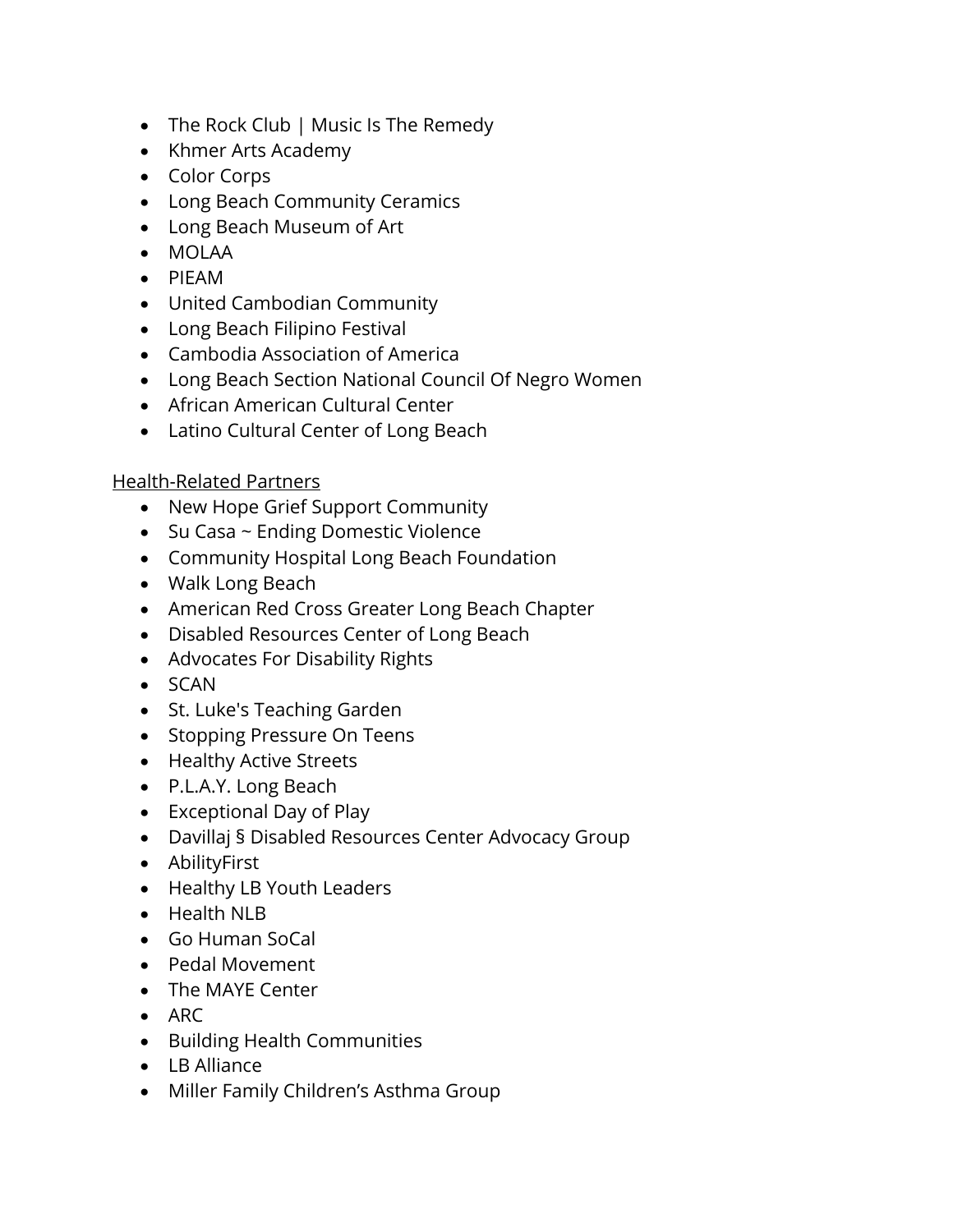Environmental Groups

- Friends of Colorado Lagoon
- Sierra Club
- Audobon
- Friends of the Nature Center
- Alamitos Beach Cleanup
- Environmental Concerns Of Greater Long Beach
- Long Beach Environmental Alliance
- Farmstand 59
- The Growing Experience
- Team Up To Green Up
- Wrigley Is Going Green!
- East Yards Communities for Environmental Justice maybe
- Just Environment LB
- Gant Green Team
- Algalita Marine Research & Education
- Adventures to Dreams
- Long Beach Farms
- Long Beach Organic
- Sowing Seeds of Change
- Bixby Park Farmers Market
- Harbor Area Farmers Market
- Marine Stadium Farmers Market
- Hudson Community Garden
- North LB Community Garden
- El Dorado Park Community Garden
- Grace Park Community Garden
- Long Beach Community Garden Association
- Mary Molina Community Garden
- Long Beach Beekeepers
- Naples Island Garden Club
- CSULB Sustainability

## Education Groups

- Long Beach Council Parent Teacher Association
- LBUSD WRAP Expanded Learning / After School Programs
- Newcomb Academy Foundation
- Long Beach Education Foundation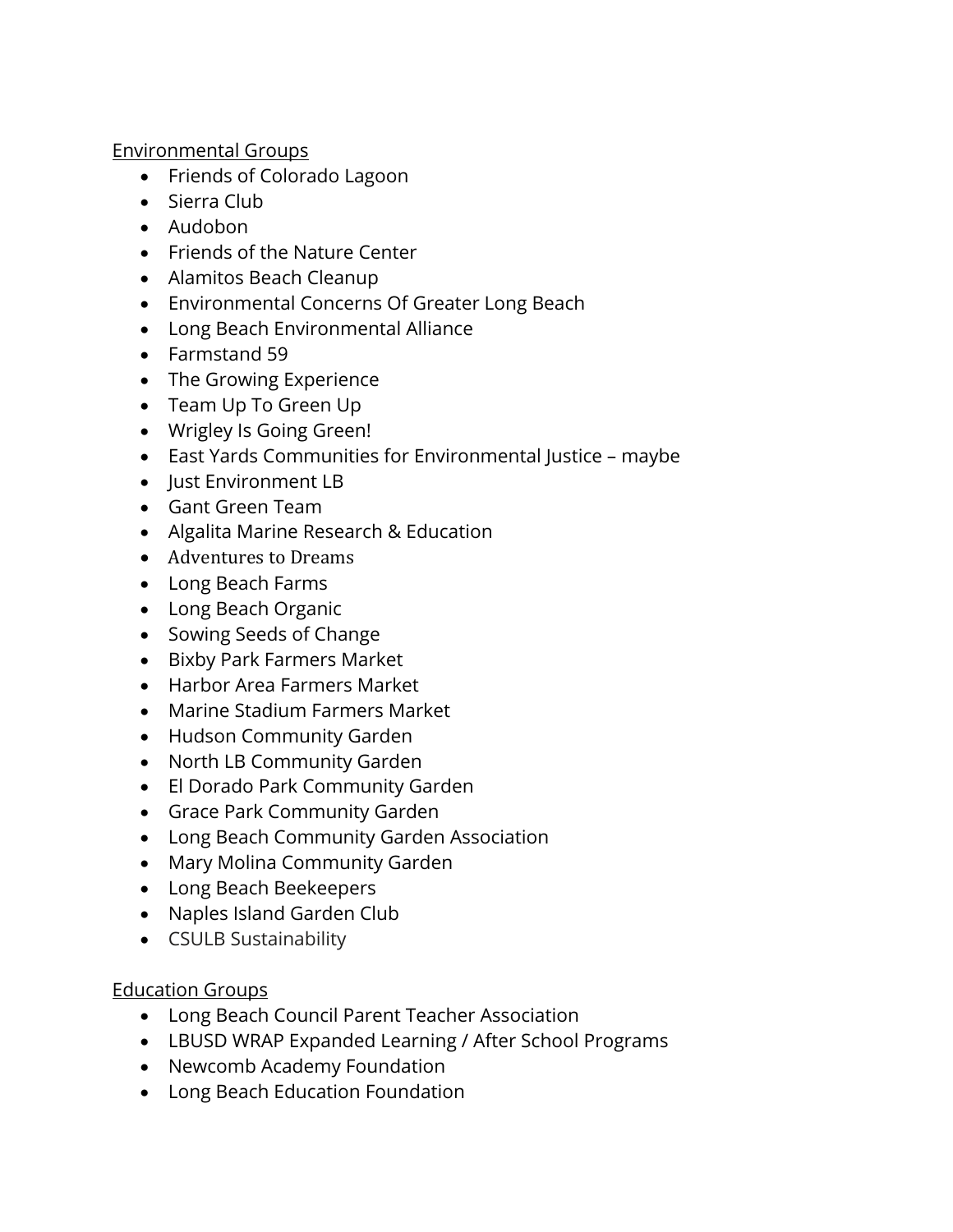- Long Beach Public Library Foundation
- Long Beach Zine Fest
- The Guidance Center
- Long Beach BLAST
- Leadership Long Beach
- Rancho Los Alamitos
- Rancho Los Cerritos
- Long Beach Heritage
- Operation Jump Start
- Aquarium of the Pacific
- Citizens About Responsible Planning

## Social Justice Groups

- Long Beach Residents Empowered
- Long Beach Forward
- Long Beach Branch NAACP
- Khmer Girls in Action
- Latinos In Action
- The LGBTQ Center Of Long Beach
- Centro CHA
- CCEJ
- Black Lives Matter Long Beach
- Mamaj. Jackets

## Program/Operations Partners

- Partners of Parks § Parks, Recreation & Marine--Programs & Classes
- PRM Commission on Youth and Families

## Friends of Parks Groups

- Friends of Bixby Park
- Friends Cerritos Park
- Friends of MacArthur Park
- Friends of Daryle Black Park
- Hamilton Neighborhood Association
- Friends of Heartwell Park

## Business Groups

- Downtown Long Beach Alliance
- Belmont Shore Business Association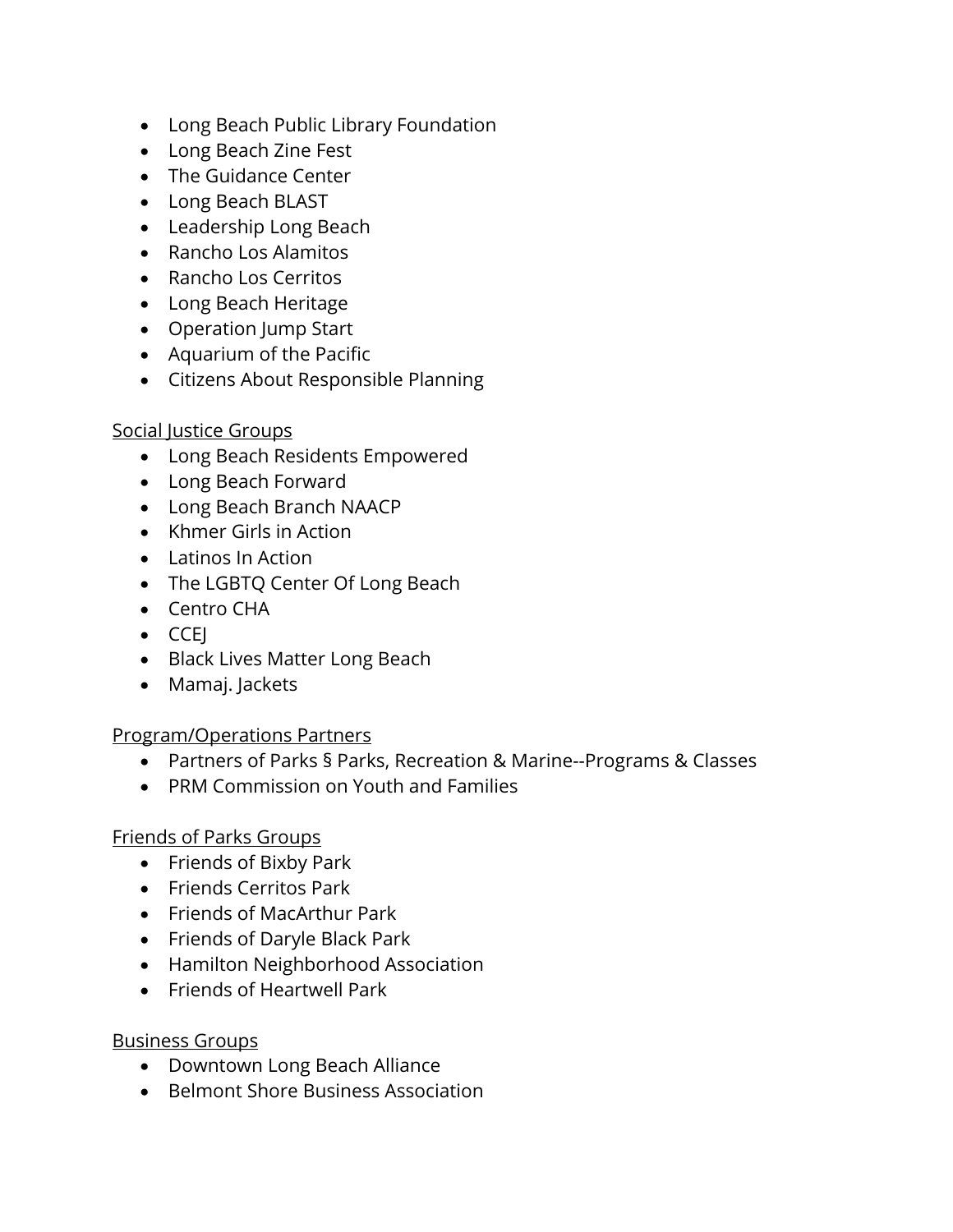- 4th Street [Retro Row] Business Improvement Association
- Bixby Knolls Business Improvement Association
- Magnolia Industrial Area
- Midtown BID
- Naples Business Association
- Uptown Business Improvement District
- Zaferia Business Association
- Wrap The Kids Business Associations
- Apartment Association, California Southern Cities
- Executives Association Of Long Beach
- Fair Trade Long Beach
- LB Chamber
- Los Angels/Long Beach Area Chapter Of Blacks In Government

## Sports Groups

- Long Beach Youth Soccer Association (LBYSO/FC Long Beach)
- AYSO 114
- AYSO 177
- Deportivo Miguel Hidalgo Soccer League (Octavio Gallegos)
- Cesar Chavez Youth Soccer League (Raul Arzate)
- Inline Youth Soccer Association (Antonio Vicente)
- Belmont Shore Youth Rugby
- Long Beach Patriots
- North Long Beach Pop Warner Football & Cheer (Panthers)
- Long Beach Pop Warner & Cheer (49ers)
- Los Altos Youth Baseball & Softball (LAYBS)
- Long Beach Little League (LBLL)
- Lakewood Village Little League (LVLL)
- East Long Beach Pony (ELB)
- Long Beach Pony
- Uptown Long Beach Youth Baseball & Softball (ULBYBS)
- Heartwell Cal Ripken
- West Long Beach Little League (WLBLL)
- Long Beach Heartwell Fastpitch (LBHFP)
- Catholic Baseball League
- Heartwell Pony/Colt
- United States Youth Volleyball League (USYVL)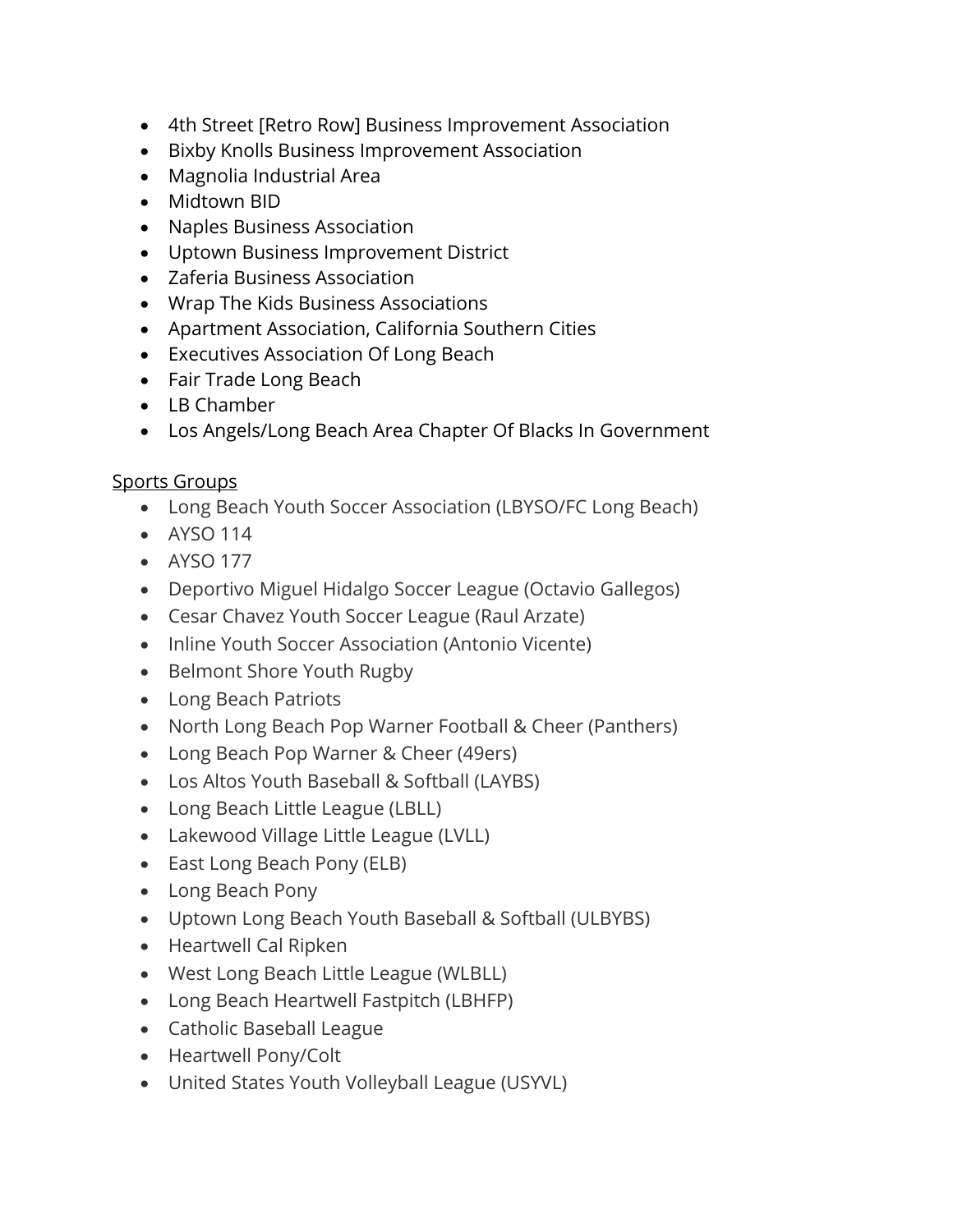- Volitude [Beach] Sports (Tommy Dube)
- Bayshore Roller Derby (Mimi Masher)
- Action Sports Kids Foundation
- California Aquatics
- El Dorado Archers
- First Serve Tennis
- American Golf
- Long Beach Bow Hunters
- Casting Club
- Long Beach Rowing
- Lawn Bowling Club
- Long Beach Anglers

### Neighborhood Associations

Addams Arts & Development Project Alamitos Beach Neighborhood Association Alamitos Beach Tree And Flower Garden Party Club Alamitos Heights Improvement Association Anaheim, Orange, Cherry & 7th [AOC7] Andy Street Community Association Artcraft Manor West Belmont Heights Community Association Bixby Highlands Neighborhood Improvement Association Bixby Knolls Neighborhood Association Bixby Terrace Neighborhood Association Bluff Heights Neighborhood Association, Inc. Bluff Park Neighborhood Association California Heights Neighborhood Association Cambodia Town Neighborhood Association Carroll Park Association Chestnut Neighborhood Clean Up Group Cliff May Rancho Estates Neighborhood Alliance College Square Neighborhood Association Collins Neighborhood Association Coolidge Triangle Neighborhood Association Country Club Manor Association Craftsman Village Historic District Deforest Park Neighborhood Association Del Mar Community Watch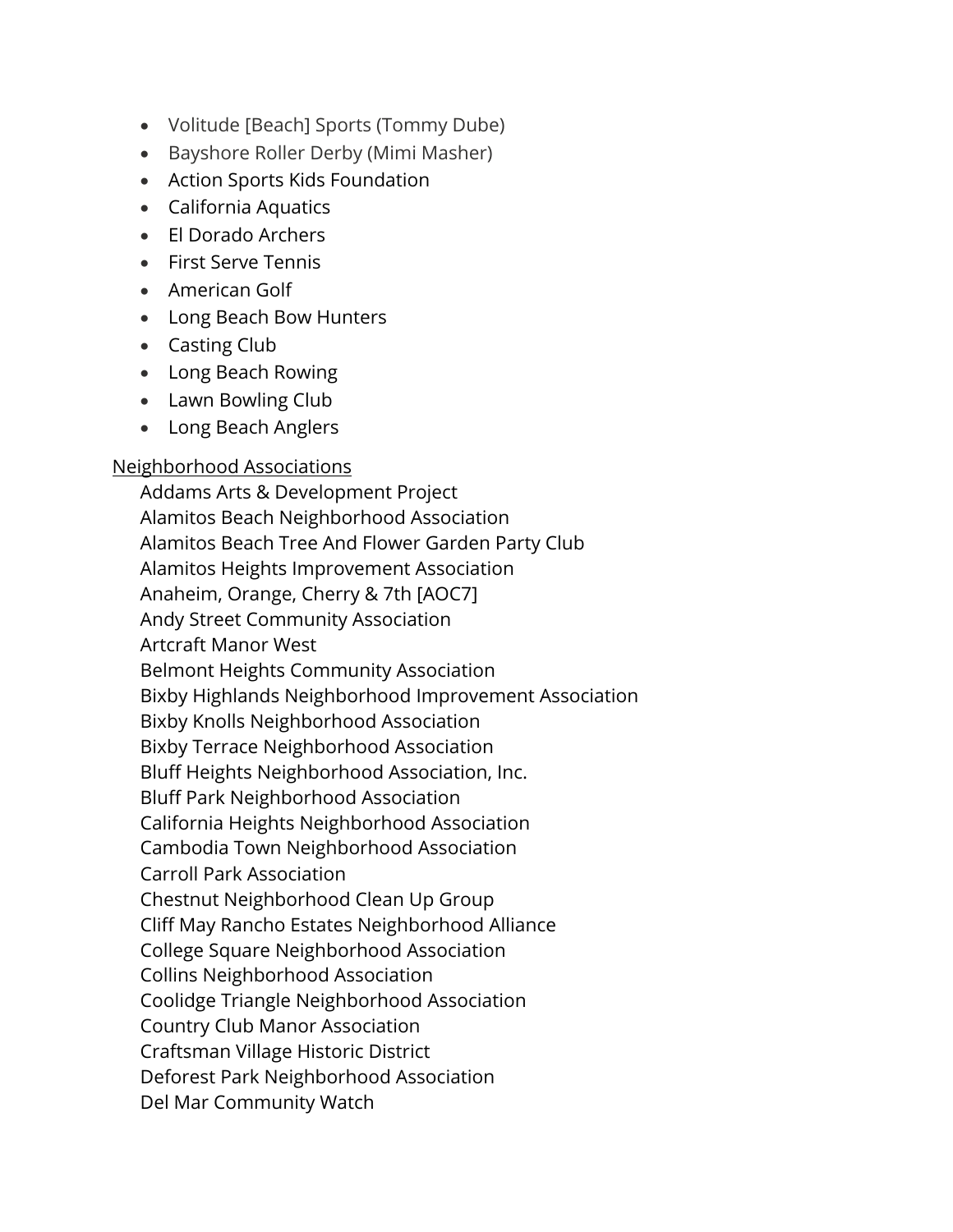East Village Association The Easts I De Voice El Dorado Park Estates Neighborhood Association El Dorado Park South Neighborhood Ass. Florida Street Community Watch Friends Of Belmont Shore Grant Neighborhood Association Greenbelt Heights Neighborhood Association Hamilton Neighborhood Association, Inc. Houghton Park Neighborhood Association Jackson Bret Harte Neighborhood Association Jane Addams Neighborhood Association Lakewood Village Neighborhood Association Long Beach - Community Action Network Long Beach Downtown Residential Council Longwood Neighborhood Association Los Altos Center Adjacent Neighborhoods Los Altos Village Neighbors Midtown Neighborhood Watch Naples Improvement Association Naples Islands Garden Club North Alamitos Beach Association North Pine Neighborhood Alliance Ocean Residents Community Association Padres Unidos / Parents United Parents On A Mission/ Padres On A Mission Promenade Area Residents Association Puente Latinos Association Ramona Park Neighborhood Association Ridgewood Cove Neighborhood Association Ridgewood Triangle Roosevelt Linden Historic District Rose Park Neighborhood Association Semillas De Esperanza Soco Neighbors South Of Conant Neighborhood Association St. Francis Place Neighborhood Community Association Starr King Neighborhood Association Sunny Central Neighborhood Association